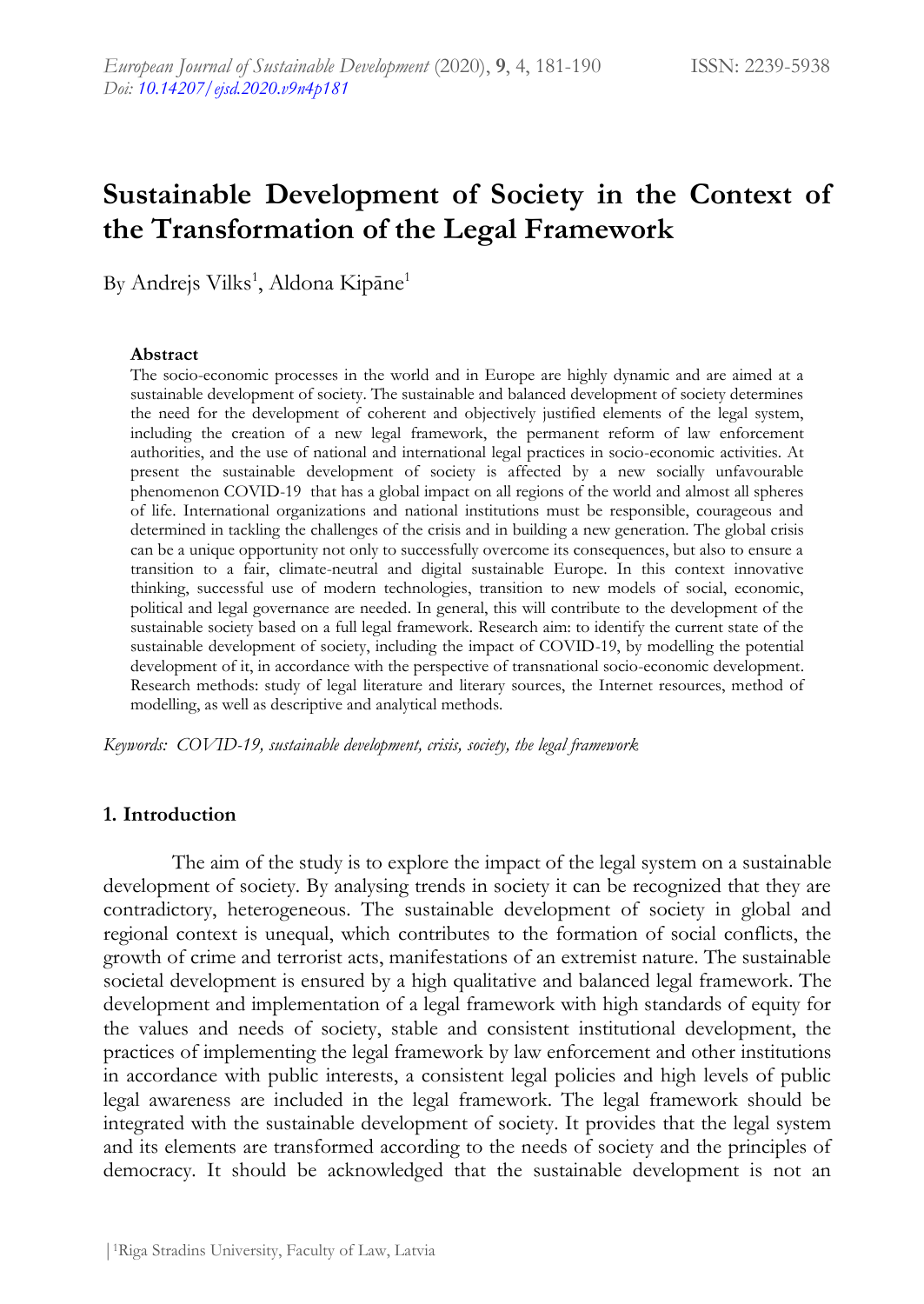innovative concept. It became widely known following the report by the World Commission on Environmental Development (Jarvie, 2016). The sustainable development is the latest manifestation of an ancient ethic linked to human and environmental relations and the responsibility of the current generation to future ones. This is a development where meeting today's needs does not threaten the ability of future generations to meet their own. However, there is a question whether the nature and content of the sustainable development are dogmatic and its content is similar to the origins of its understanding.

It is logical and reasonable that every stage of evolution of the society complements and interprets it according to objective circumstances and subjective perceptions. Today, the idea of the sustainable development is understood not only in terms of resources and the environment, but also in terms of the ability of people to organize their lives so as to ensure economic, social and environmental sustainability, as well as harmony between present and future generations, and to improve well-being and quality of life by improving access to education and health care, guaranteeing the necessary legally regulated safety standards and respecting human rights. In the context of the transformation of the legal framework certain aspects of the sustainable societal development will be analysed by the authors on the basis of the most important legal acts of the United Nations (UN) and the European Union. They will not be complete, but their wider analysis is limited by the limited scope of the study.

# **2. UN Legal Framework for Sustainable Development of Society and Strengthening of the Rule of Law**

The development of the rule of law at the national and international level is considered essential for the full implementation of the sustainable development, inclusive economic growth, eradication of poverty and hunger. In turn, development in each of these areas can strengthen the rule of law and its power. In 2000 the United Nations Millennium Declaration was adopted at the United Nations Summit (The Millennium Development Goals, 2000). Eight development objectives for priority socioeconomic development were set in the United Nations Millennium Declaration. These include reducing extreme poverty, providing equal opportunities for women and men, reducing child mortality, improving maternal health, ensuring environmental sustainability, halting the spread of HIV/AIDS, providing universal basic education, and helping people in less developed countries. In order to achieve these objectives, a specific deadline of 2015 has been set. A complex programme was also developed in Latvia to meet the objectives set in the UN Millennium Declaration (Kā dzīvosim Latvijā 2015. gadā?, 2005).

However, some important problematic aspects, for example, security, the rule of law, power of law and principle of social justice, which have been included in the UN Millennium Declaration (UN General Assembly, United Nations Millennium Declaration, 2000), were not fully implemented. The need for improved governance, the importance of justice and security structures, ensuring the accessibility of legal services and that law enforcement authorities respond to violations of the rights of all individuals, were acknowledged in the Declaration. In terms of the rule of law it meant that there has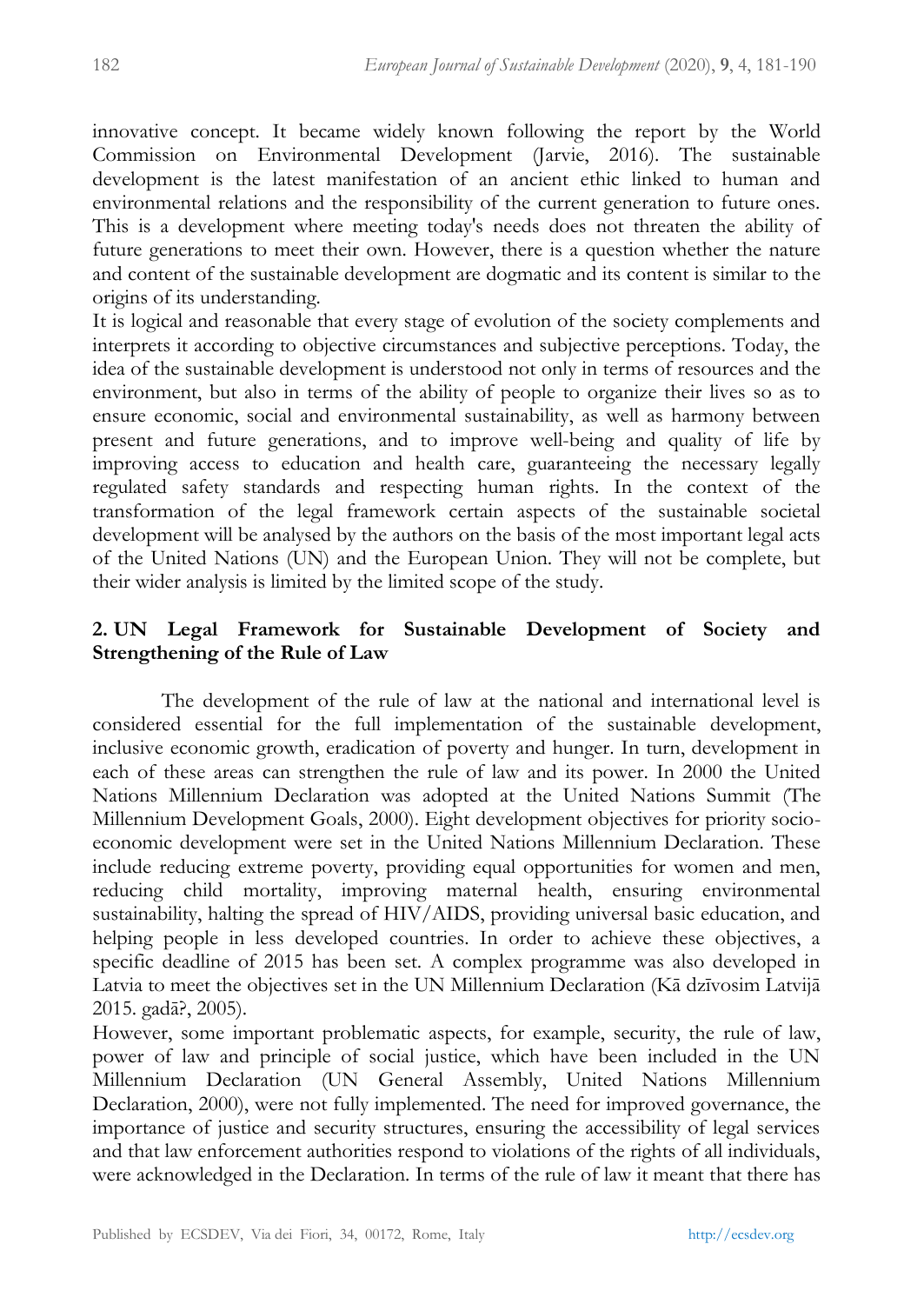to be a legal framework which is implemented by a predictable and transparent way, guaranteeing that "all persons, institutions and the organizations, both state, and private, including the state, bear responsibility for justice, justice and justice, laws and without discrimination shall be entitled to equal protection of the law" (Security, the Rule of Law, 2013). It can be acknowledged that inefficient legal systems did not allow people to fully exercise their rights, could not always protect citizens from violence and could not sufficiently contribute to the forms of corruption. The powerlessness of the rule of law has failed to fully protect the fundamental rights of citizens to a safe environment and security. Judicial systems with well-developed crime prevention strategies should be effective in preventing crime and should not allow victimization. The global objectives of the future could be achieved by integration of the rule of law, justice and safety as the integral subjects contributing to the sustainable development of the countries. However, the legal framework for the sustainable development at the UN level has been further developed and supplemented.

The experience from around the world to offer some ideas and practical recommendations on how to ensure safe development was analysed in the 2011 World Development Report (World Development Report, 2011). In the report it was acknowledged that ensuring legitimacy in institutional systems is a key to stability. If national authorities do not adequately protect citizens, do not provide access to justice, people are not provided with employment opportunities, violence and possible escalation of conflicts will increase. Ensuring the safety and justice of citizens is essential to reducing violence. However, there are significant structural deficiencies in collective capacity to support these areas. An effective solution of a problem involves the flexibility of the regulatory framework and the functioning of the institutions. The legality is again of great importance in conflict prevention and the sustainable development of society. At regulatory level this term means developing confidence that the mechanisms of functioning of institutions and the results achieved are correct and true. This concept generally applies to a functioning institutional system. Legality is established through building trust between different political formations and groups. Forms of legitimacy include procedural legality (with respect to the method of decision-making), legal legitimacy (related to activities including provision to the public) and international legitimacy (which includes the implementation of values and obligations that are considered by international law as national obligations).

The importance of the rule of law for the sustainable development and economic growth was re-emphasized in the Declaration on the Rule of Law at the National and International Levels at the UN General Assembly in 2012 (Declaration of the High-level Meeting.,2012) It is the high-level Declaration on the Rule of Law at the National and International Levels of the General Assembly. The World Development Report directly links development and justice, arguing that the threats to development posed by organized violence, conflict and instability cannot be addressed by short-term or partial solutions without legitimate institutions, ensuring equal access to security, justice and employment for all citizens. Thus, efforts to strengthen justice systems, to manage and reduce vulnerability and empower the legally poor are essential not only for effective control of crime, but also for national development planning and policies. As indicated in the report of the UN work group on the post-2015 UN Development Programme,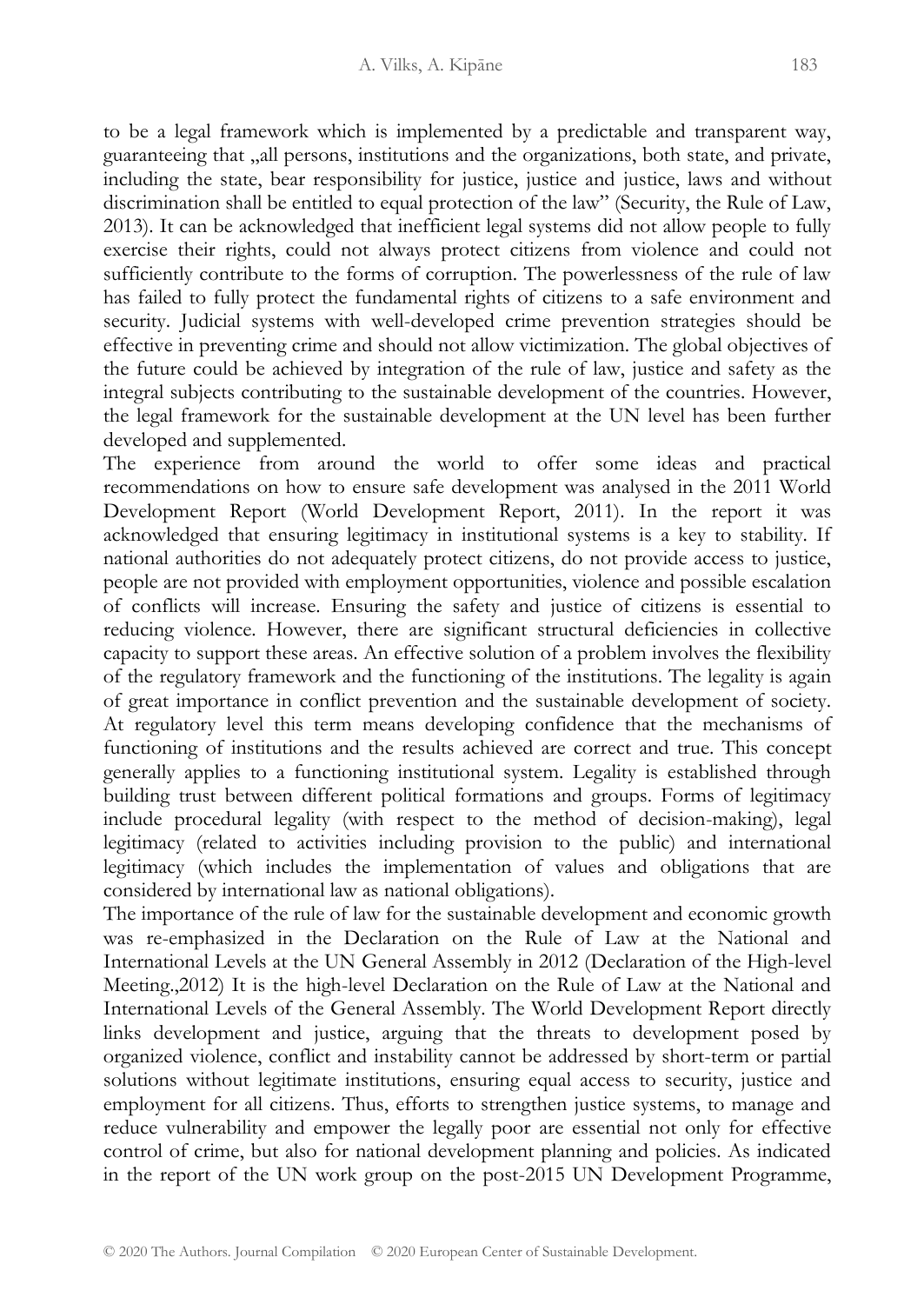the implementation of the post-2015 development agenda will depend on effective governance based on the rule of law, as well as on the legal and economic capacities for people, especially the vulnerable, to participate effectively in decision-making at the national and local levels.

In 2015 the UN General Assembly adopted a resolution entitled "Transforming Our World: A Sustainable Development Agenda 2030" (Transforming our world: the 2030 , 2015) or an Agenda 2030. It sets 17 UN sustainable development objectives and 169 sub-objectives to be achieved worldwide to reduce poverty and to make the development sustainable. The Agenda 2030 was adopted to balance the three dimensions of the world: economic, social and environmental. In the planning and implementation of UN activities the Agenda 2030 for the Sustainable Development also calls for the involvement of a wide range of participants – civil society, the private sector, states, national associations in the UN and other institutions. All countries are expected to submit Voluntary National Review on the implementation of the Agenda 2030 at least twice every 15 years. Voluntary National Report of Latvia (hereinafter referred to as the Report) to the United Nations on the implementation of the sustainable development objectives was presented at the annual High-Level Political Forum in New York on July 17, 2018. The report on the implementation of sustainable development objectives for the United Nations has been prepared in Latvia (Latvija, 2018). Taking care of the security and safety of our citizens and ensuring legality is the key responsibility of all countries and the basis for their development. The law defines and regulates fundamental values adopted at the regulatory level.

## **3. Activities of the European Union in Sustainable Development of Society and the Rule of Law**

Many policy and planning documents and laws and regulations have been developed and adopted in the European Union to address challenges of the sustainable development and the rule of law. In this article the authors will focus only on certain policy planning and legal documents. A report "A Sustainable Europe for a Better" World: A European Union Strategy for Sustainable Development" of the European Commission was thus adopted and published in Brussels on May 15, 2001 (A Sustainable Europe for a Better World, 2001). It was recognized in this document that there is a need for a coherent approach to long-term economic growth, social cohesion, environmental protection and the rule of law. The sustainable development offers the European Union a positive long-term vision of a more prosperous and safe society that promises a fairer and healthier environment, a society that provides a better quality of life. To achieve this, it is essential that economic growth, combined with appropriate legal framework, supports social progress and that legal policy consistently promotes economic development.

On May 30, 2018 the European Commission approved a proposal for the development of the Justice Programme (''Justice Programme ", 2018). The development of the Programme was justified by the lack of rule of law in the European Union, which did not ensure sustainable development. It was concluded that there were still signs of inequality and discrimination based on gender, racial or ethnic origin, religion or belief, disability,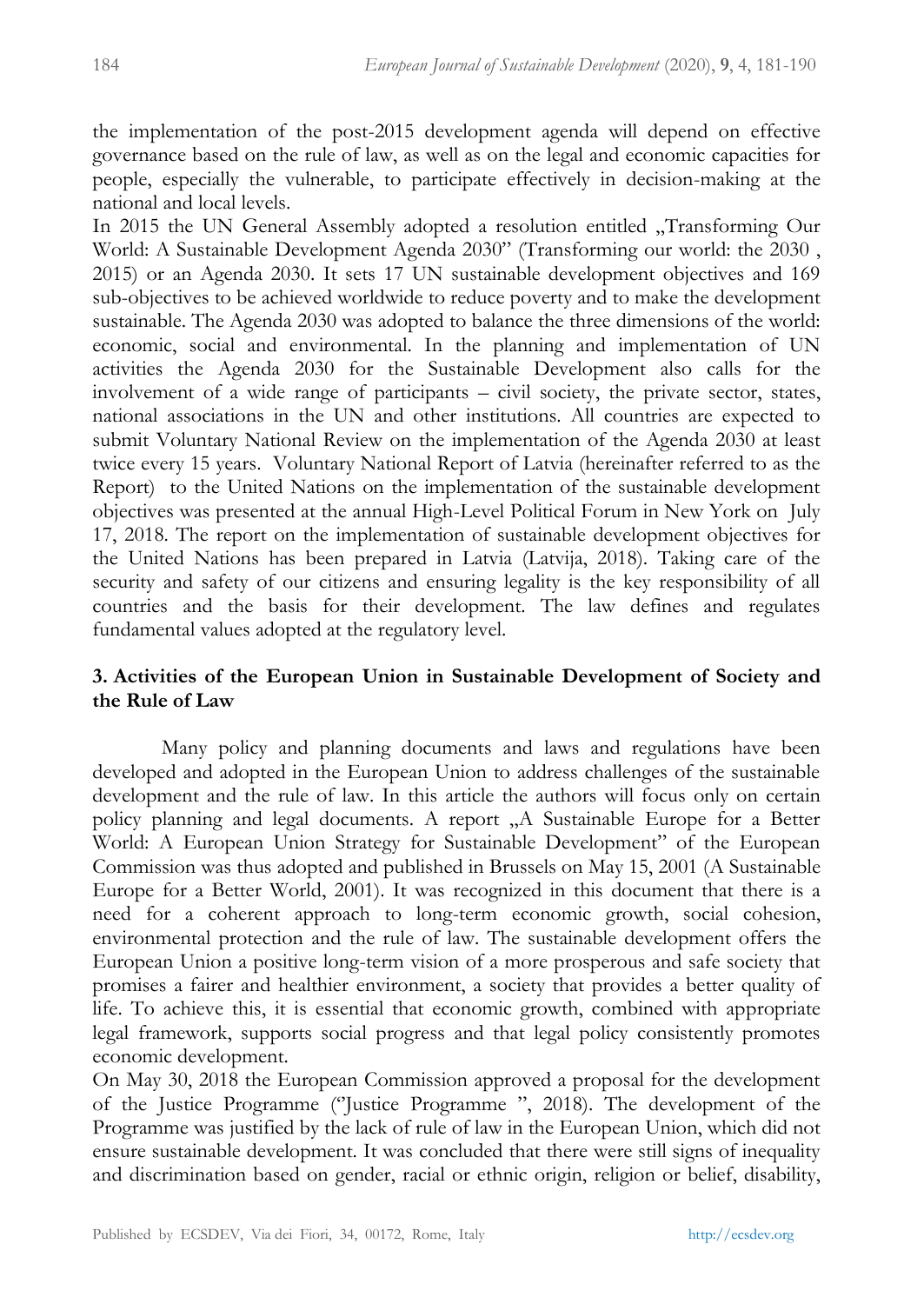age or sexual orientation in society. Violence remains a reality in the daily lives of many women, children and others at risk.

Citizens are still not fully aware of the rights deriving from the EU citizenship – the right to free movement, consular protection and the rights to vote. As a result political and public participation of the citizens is hampered.

The economic crisis and new challenges, such as migration, have led some people to question the fundamental rights and values underpinning the European Union. In some cases the rule of law, access to justice, the functioning of civil society and the independence of the courts were also called into question. The countries of the European Union must do more to ensure that all citizens are aware of the values of the EU and the benefits of the EU citizenship, and are encouraged to achieve a higher level of political and social participation and a better understanding of the Union, its history, cultural heritage and diversity. This involves raising the level of common legal awareness and legal culture. European legal values are also an integral part of societal awareness.

It is also recognized that judicial cooperation in civil and criminal cases is insufficient and the availability of judicial authorities in the Member States remains difficult. Consequently, there is a need to improve the tools for collecting comparable information on the quality, independence and effectiveness of the judicial systems of the Member States. A major obstacle to mutual recognition and judicial cooperation is the lack of confidence in the judicial systems of other Member States.

The further development of the European justice space based on the values, the rule of law, mutual recognition and trust of the Union, in particular by facilitating access to justice and improving the efficiency of national judicial systems, is supported by the new EU Justice Programme. This programme will be part of a new Rights and Values Foundation that will help to support an open, democratic, pluralistic and sustainable society. It will unite the EU citizens into a single legal space; promote further development and the use of common values. The Rights and Values Foundation will directly contribute to the priorities of the European Commission, in particular the creation of a single area of justice and fundamental rights based on mutual trust and democratic change, and the creation of the union for growth and jobs. The Justice Programme and other EU funds related to migration, border management and security in particular will be harmoniously coordinated to create a common European security and justice space. Taking into account the internal links of countries in the field of national security and the rule of law, special synergies will be developed, ensuring adequate protection to victims of crime, funding for joint investigation teams and training of judges, cooperation with the European Criminal Records Information System, including justice bodies such as Eurojust and the European Public Prosecutor's Office.

Among the policy documents of the European Union related to the rule of law and sustainable development of society, the Rights and Values Programme ('' Rights and Values Programme ", 2019), which was considered and generally supported in Brussels on June 3, 1919 should be mentioned. In accordance with the article 2 of the Treaty on European Union , The Union is founded on the values of respect for human dignity, freedom, democracy, equality, the rule of law and respect for human rights, including the rights of persons belonging to minorities. These values are common to the Member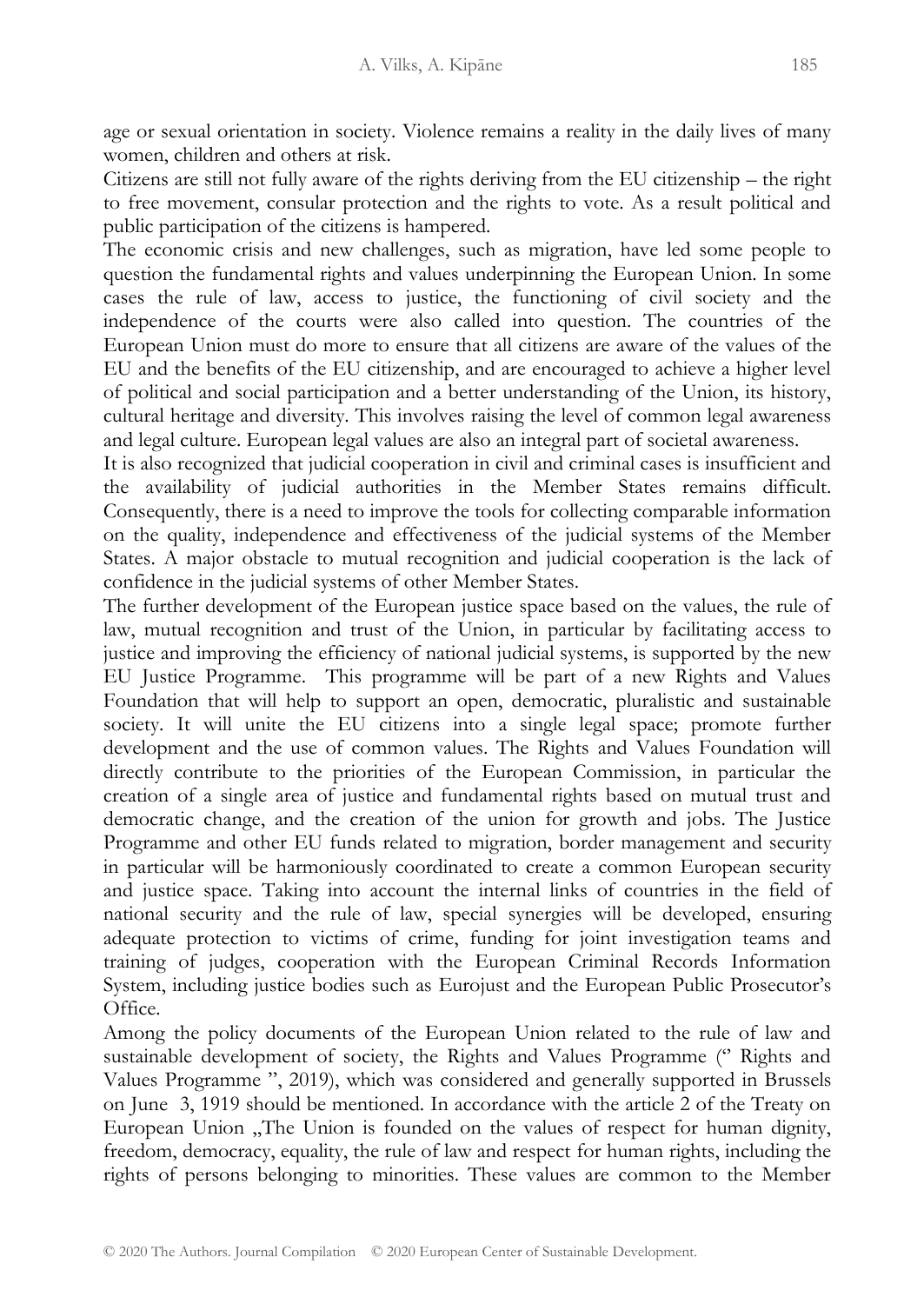States in a society in which pluralism, non-discrimination, tolerance, justice, solidarity and equality between women and men prevail." Furthermore, the article 3 states that "The Union's aim is to promote peace, its values and the well-being of its people." and, in particular, "It shall respect its rich cultural and linguistic diversity, and shall ensure that Europe's cultural heritage is safeguarded and enhanced". These values have been reaffirmed and formulated in the rights, freedoms and principles set forth in the Charter of Fundamental Rights of the European Union (Charter of Fundamental Rights of the European Union, 2012).

These rights and values should be at the heart of the EU project, since the weakening of protections in one of the Member States could have a negative impact on the Union as a whole. The programme provides for the establishment of a new Justice, Rights and Values Foundation in the framework of the EU budget, which includes the Citizens, Equality, Rights and Values Programme and the Justice Programme. At a time when European societies are facing extremism and radicalism, it is more important than ever to strengthen and protect the EU rights and values such as human rights, respect for human dignity, freedom, democracy, equality and the rule of law. This will have a profound and direct impact on the sustainable development of the EU, political, social, cultural and economic life. The Justice Programme will continue to support the further development of the justice space of the EU on the basis of the rule of law, the independence and neutrality of the courts, mutual recognition and mutual trust, access to the courts and cross-border cooperation. The Rights, Equality and Citizenship Programme for 2014-2020, which was established by Regulation (EU) No.1381/2013 (Proposal for a Regulation of the European Parllament and of the Council, 2014) of the European Parliament and the Council, and the Europe for Citizens Programme, which was established by the Council Regulation (EU)  $\text{No.390}/2014$  ("previous programs"), will be combined with the Citizens, Equality, Rights and Values Programme. The ultimate aim is to promote and support a rights-based, equitable, open, pluralistic, inclusive and democratic society. This includes a dynamic and capable civil society, promoting democratic, civic and social participation and promoting the rich diversity of European society based on our shared values, history and memory.

On January 29, 2020 the European Commission adopted its 2020 Work Programme (Commission Work Programme, 2020), which admits that the European Union has a unique opportunity to head transition to a fair, climate neutral and digital Europe in the forthcoming year and decade. This dual ecological and digital transition will affect every country, region and individual. The implementation of the programme will ensure justice, equality, shared values and the rule of law. The programme includes six initiatives: the European Green Deal as a new growth strategy; digitalization of Europe, including increasing the resilience to cyber attacks and ensuring a high level of cybersecurity; developing an economy that work for people by providing legal instruments for a fair minimum wage for the EU workers and an anti-money laundering plan; a stronger Europe in the world through an action plan to strengthen human rights and democracy, which will focus on the leading role of the EU in establishing human rights standards and respecting international humanitarian law; promoting European way of life by fostering common values, such as solidarity, equality and justice, and giving new impetus to the development of European democracy through the preparation and publication of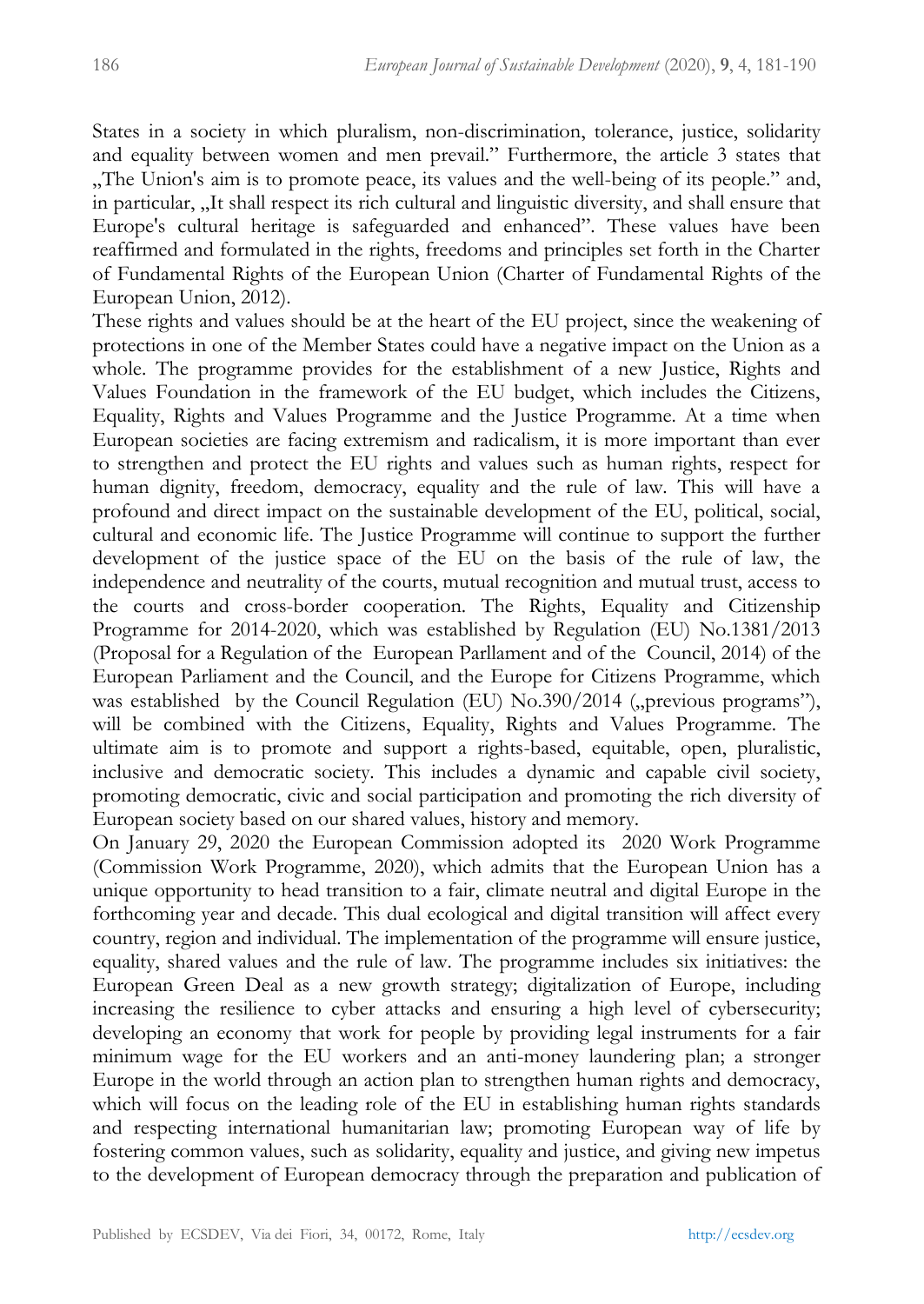the first annual report on the rule of law. This will help to strengthen the European culture of the rule of law in the European Union and will promote its sustainable development.

# **4. Sustainable Development in the Context of COVID-19 Crisis and of Prevention of Its Negative Consequences**

At the beginning of 2020, when the authors studied trends in the sustainable development of society in the context of an objectively defined transformation of the legal framework, it was not assumed that there would be any preconditions for a possible global crisis. It is a harsh reality at the moment. In this regard, two important issues and areas of the study can be addressed by the authors. Firstly, to what extent and how the crisis caused by COVID-19 will affect the overall sustainable development of society at the global and regional levels. Secondly, with regard to the topic of the study, how and in which way the crisis caused by COVID-19 will affect the transformation of the legal framework.

The coronavirus has shaken Europe and the world to its core, testing healthcare and welfare systems, our societies and economies and our way of living and working. It is acknowledged that COVID-19 coronavirus assessments are reflected in two main dimensions: firstly, epidemiological coverage and public health implications; secondly, the impact of the crisis on the economic and financial situation, the social environment (people's employment, income, social protection, etc.). However, the authors will note two other dimensions that will be quite important in the future. The third dimension is communicative. It can be assumed that the process of human communication and interaction under the influence of COVID-19 will be transformed to some extent. People's habits as consumers will change. Being remote, people will not buy a lot of unnecessary stuff. In this respect, the good old days must be abandoned. In further contact people will be more prone to the local, known environment. People will be more aware that their quality of life is affected not only by the state, but also by the specific country or city. The fourth dimension is technogenic one. It is linked to modern technologies, including more intensive use of MI, as well as designing and development of new products and the much wider involvement of individuals in their use. It is expected that in the future the form of distance education will be more widely used in the field of education. Digital offices and management centres will be established. There is no doubt that the full range of problems is interconnected. It can be assumed that the coronavirus will have a lasting impact on the way of life, forms of communication, value systems and consciousness of most of humanity. At the same time, however, it should be recognized that, in a crisis situation, the legislative and executive bodies of the European Union were unable to take timely joint actions to monitor the spread of coronavirus, assess the risks of infection in Europe, and mobilize the necessary medical and other resources to combat the epidemic and did not provide real assistance to the countries which were most affected by pandemic (Italy, Spain, France). In fact, European countries were forced to fight the disease alone. Instead of the European Union, China helped Italy.

In the current impact of COVID-19 a growing adult social crisis can be seen: rising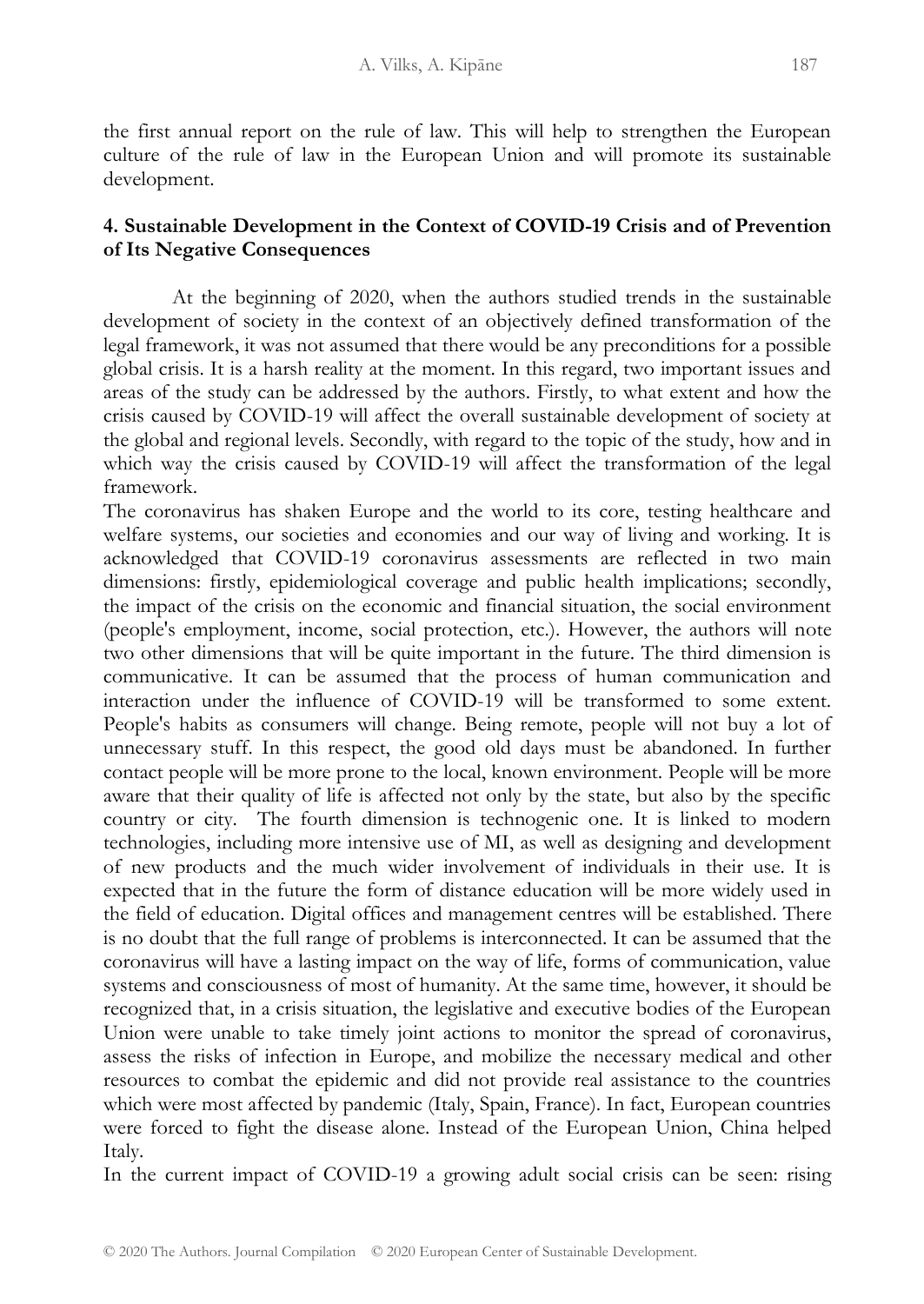unemployment level, limited access to health care, structural changes in education and uncertainty, and so on. It can be acknowledged that the devaluation of moral values is also increasing in society, and ethical norms are sufficiently ignored, that is evident in violations of the restrictions imposed by governments.

On May 27, 2020 the European Commission published proposals for a major and comprehensive economic, social system financial recovery plan (Europe's moment, 2020). It provides balanced measures that are inclusive and fair to all Member States. The European Commission proposes to create a new recovery instrument, Next Generation EU, which will be embedded within a powerful, modern and revamped long-term EU budget. The Commission also introduced an adjusted Work Programme for 2020 (Adjusted Commission Work Programme,2020) which will prioritise the actions needed to propel recovery and resilience of Europe (The EU budget, 2020). Next Generation EU funds will be invested in three areas: support to Member States with investments and reforms; kick-starting the EU economy by incentivising private investments; addressing the lessons of the crisis, including additional funding of  $\epsilon$ 2 billion for reinforcement of rescEU, the Union Civil Protection Mechanism, that will enable the Union to prepare for and respond to future crises. The plan provides for the EU budget of  $\epsilon$ 750 billion for overcoming the consequences of the crisis and further sustainable development of the EU countries. The long-term EU budget for 2021-2027 is €1.85 trillion.

European Commission President Ursula von der Leyen acknowledged that: "The recovery plan turns the immense challenge we face into an opportunity, not only by supporting the recovery, but also by investing in our future: the European Green Deal and digitalization will boost jobs and growth, the resilience of our societies and the health of our environment" (Von der Leyen outlines ambitious recovery plan for Europe,2020). COVID-19 is a major challenge for almost all countries of the world. It has an impact on trends of the sustainable development. At the same time, overcoming the consequences of coronavirus is the mobilization of all forces and resources, large additional investments in economic, social, legal and other areas, as well as the promotion of further sustainable development.

#### **Conclusion**

By analysing trends in society it can be acknowledged that they are contradictory, heterogeneous. The sustainable development of society in global and regional context is unequal, which contributes to the formation of social conflicts, the growth of crime and terrorist acts, manifestations of an extremist nature.

A legal framework that legally reinforces economic, social, political and other growth is essential for the sustainable development of society. The sustainable development of society is also ensured by structural and institutional transformations and changes. The legal framework must adapt to societal development trends and situations.

The sustainable societal development is ensured by a high qualitative and balanced legal framework. The development and implementation of a legal framework with high standards of equity for the values and needs of society, stable and consistent institutional development, the practices of implementing the legal framework by law enforcement and other institutions in accordance with public interests, a consistent legal policies and high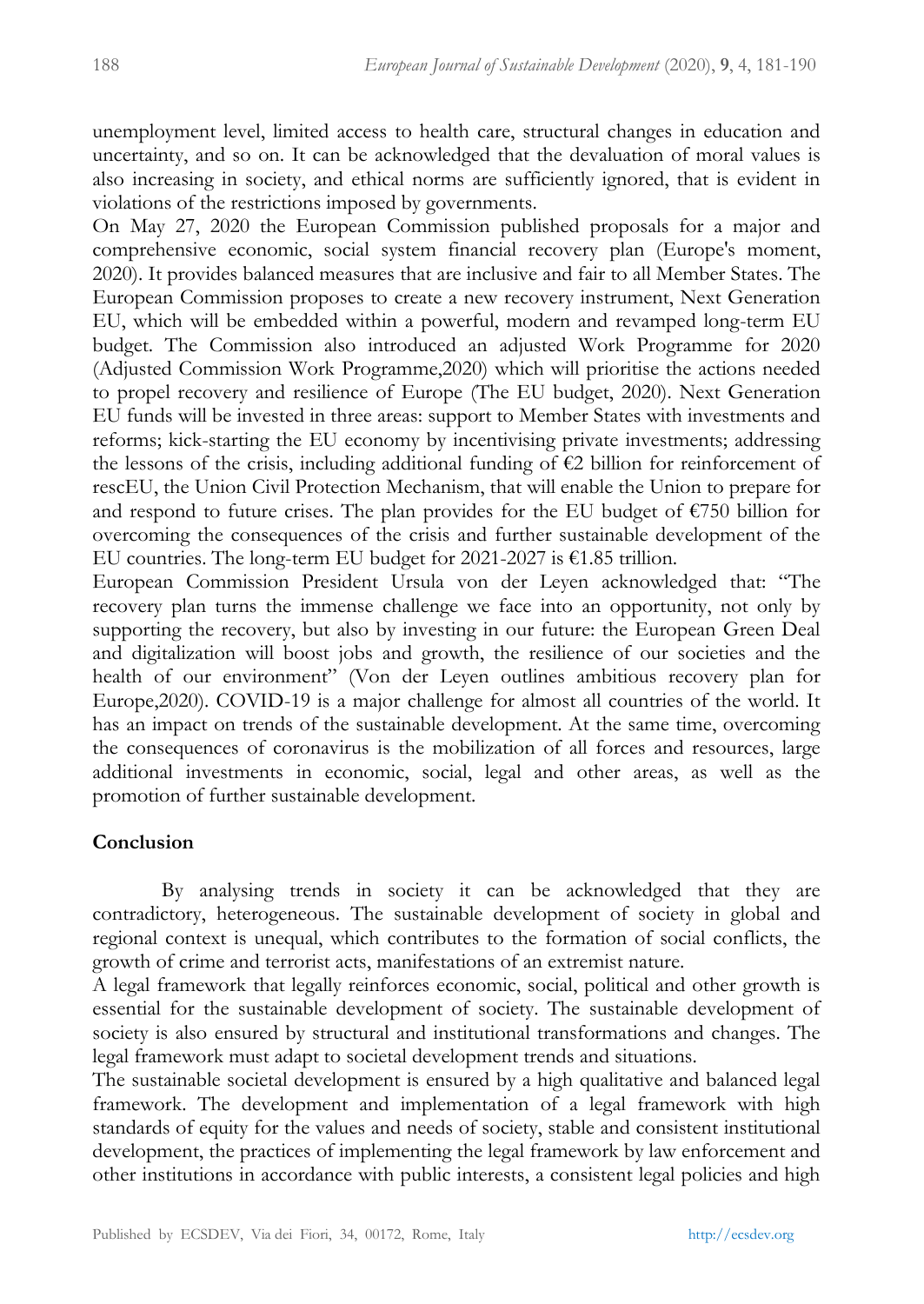levels of public legal awareness are included in the legal framework.

The legal framework must be organically aligned with the sustainable development of society. It determines that the legal system and its elements are transformed in accordance with the needs of society and the principles of democracy.

The political planning documents and laws and regulations of the UN and the European Union are of great importance for the sustainable development of society. It is particularly necessary to pay special attention to the EU Justice Programme "and Rights and Values Programme, adopted in 2018 and 2019.

The sustainable development has been affected by COVID-19 and its negative effects. The EU adopted New EU Generation Programme will offer opportunities not only to overcome the consequences of the crisis, but also to make a significant contribution to further growth and sustainable development.

### **References**

- A Sustainable Europe for a Better World: A European Union Strategy for Sustainable Development. Retrieved from, https://eur-lex.europa.eu/LexUriServ/LexUriServ.do?uri=COM:2001:0264:FIN :EN:PDFZiņojums, 2001. Accessed 15/05/2020
- Adjusted Commission Work Programme 2020. Retrieved from, https://ec.europa.eu/info/sites/info/files /cwp-2020-adjusted\_en.pdf. Accessed 01/06/2020
- Charter of Fundamental Rights of the European Union. 2012/C 326/02. Retrieved from, https://eurlex.europa.eu/legal-content/EN/TXT/HTML/?uri=CELEX:12012P/TXT&from=LV Accessed 22/05/2020
- Commission Work Programme key documents 2020. Retrieved from, europa.eu/info/publications/2020 commission-work-programme-key-documents\_en. Accessed 12/05/2020
- Declaration of the High-level Meeting of the General Assembly on the Rule of Law at the National and International Levels. Retrieved from, https://www.un.org/ruleoflaw/files/A-RES-67-1. Accessed 23/05/2020
- *Europe's moment: Repair and Prepare for the Next Generation*. Retrieved from, https://ec.europa.eu/info/sites/info/files/communication-europe-moment-repair-prepare-nextgeneration.pdf . Accessed 02/06/2020
- Jarvie M.E., 2016 Brundtland Report. publication by World Commission on Environment and Development, Retrieved from, https://www.britannica.com/topic/Brundtland-Report. Accessed 02/06/2020
- Justice Programme, COM (2018) 384: Proposal for a REGULATION OF THE EUROPEAN PARLIAMENT AND OF THE COUNCIL establishing the Justice programme . Retrieved from, https://eur-lex.europa.eu/procedure/EN/2018\_208, Accessed 16/05/2020
- Kā dzīvosim Latvijā 2015. gadā? Ziņojums par Tükstošgades attīstības mērķiem Latvijā. Retrieved from, https://www.mfa.gov.lv/images/latvija-2015.pdf
- Latvija. Ziņojums Apvienoto Nāciju Organizācijai par ilgtspējīgas attīstības mērķu ieviešanu (2018). Retrieved from, file:///E:/2020/Tiesiska%20politika%20sociologija/Latvija%20IAM%20Zinojums%20ANO.pdf. Accessed 23/05/2020
- *Proposal for a Regulation of the European Parllament and of the Council establishing the Rights and Values programme*. Retrieved from, *https://www.consilium.europa.eu/register/en/content/out?&typ=ENTRY&i=LD&DOC\_ID=ST-8657- 2019-INIT*. Accessed 23/05/2020
- Rights and Values Programme. Establishing the Rights and Values programme . Retrieved from, https://crosol.hr/eupresidency/wp-content/uploads/sites/2/2020/02/TA-8-2019-0040\_EN.pdf Padomes Regulu (ES) Nr. 390/20149 . Accessed 12/05/2020
- Security, the Rule of Law and the post 2015 development agenda (2013). Retrieved from, https://www.unodc.org/documents/SDGs/Note\_on\_Justice\_Security\_and\_post\_2015\_final.pdf . Accessed 02/06/2020